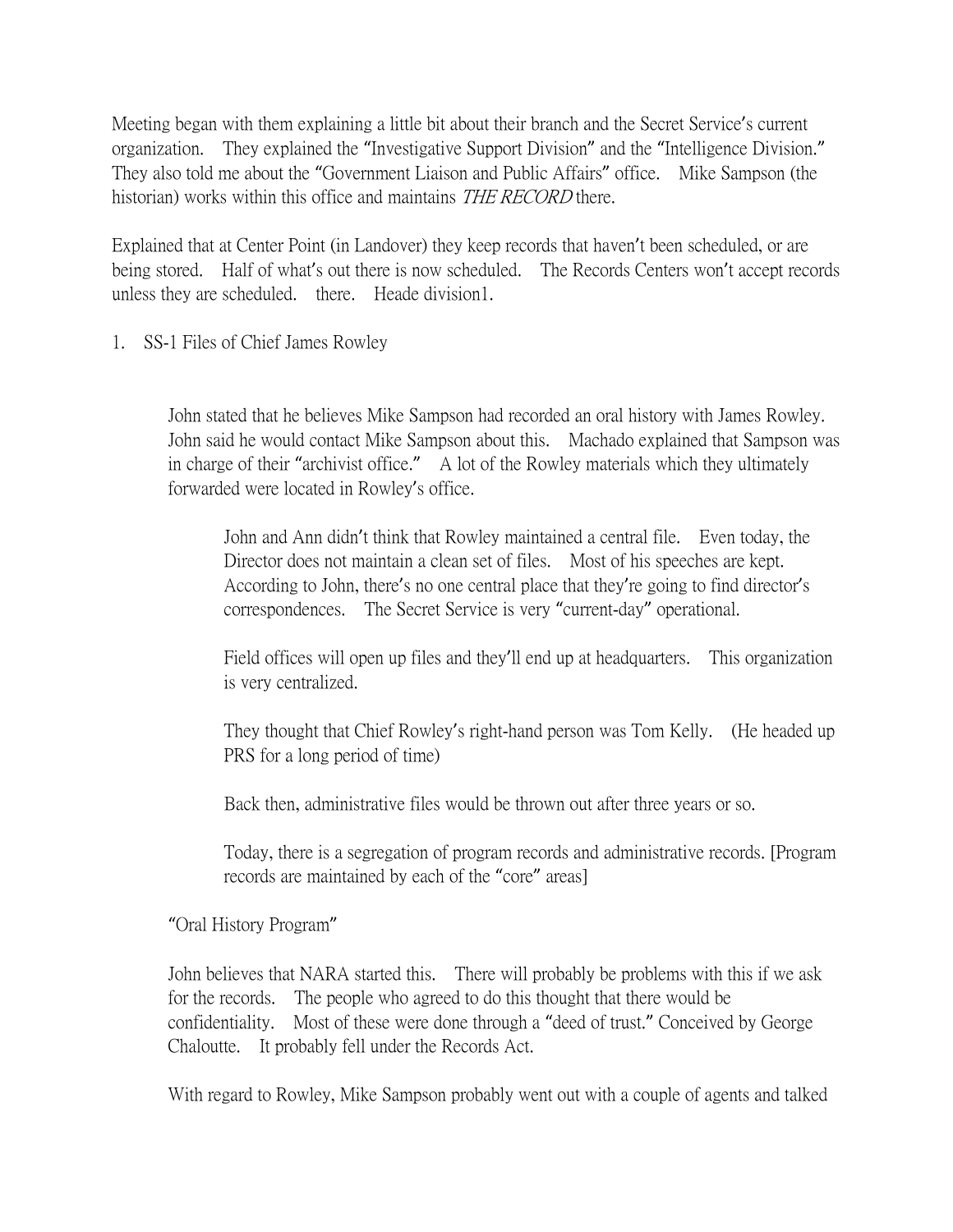with him. "He's probably done this with other people as well."

The photos from the limousine came out of Mike Sampson's office.

Prior to Mike Sampson, there was Dottie Jacobson(mid 70's to approx. 1985); Joe Kohler (not there very long).

Mike Sampson probably uses the verbage of "cataloguing" Mike also did a card atalogue type thing. He maintains copies of The Service Star (was not in print during 1960's). The Record stopped in 1975.

If there were tapes generated as a result of the Rowley interview, they'd probably be in Mike Sampson's office. In the 1960's PRS would be the place to keep tapes. (Now - Visual Information Branch (Forensic Services))Photos from limousine were retrieved from Mike's Office. During the 1977 era - probably retrieved from PRS.

SS-3 PPD Shift Reports (Unusual Incidents 1960, 1963-66; Richard Nagell)

With regard to the "Other Places File" John stated, "I can only presume that these files were created at the beginning of the year." All that's in that first part of the year are local trips in town (Washington). We're assuming that is the same scenario for the July - November file. John's conclusion, we don't have that file, but we can't think of anything else of importance to the assassination that would be in there."

John talked about the "Mastrovito Memo" which dealt with efforts to purge the files relating to the Kennedy administration. Rowley was actually the one who wanted to save a lot of this. Because of this memorandum and others like it, John surmised that many of the files had been destroyed.

John also mentioned that Thomas Kelly had generated several memoranda of this nature.

Regarding the Berlin file - John said at first that he was still trying to find this. There is no paper trail of people who could have seen this file. Sometimes, Presidents will ask for a file, and then it will never be returned. Years later, a Presidential library will call them and notify them that they have found a file which actually belonged to the Secret Service. NOTE: After we were done, John was looking through his notebook, and discovered the inventory on the PSR's. His notes reflected that he had gone out to NARA on (10-25-96) and had reviewed all of the PSR's at that time. He had notations next to all of the files - either N/N (no names) or Names (which he then copied down for purposes of claiming postponements). Based on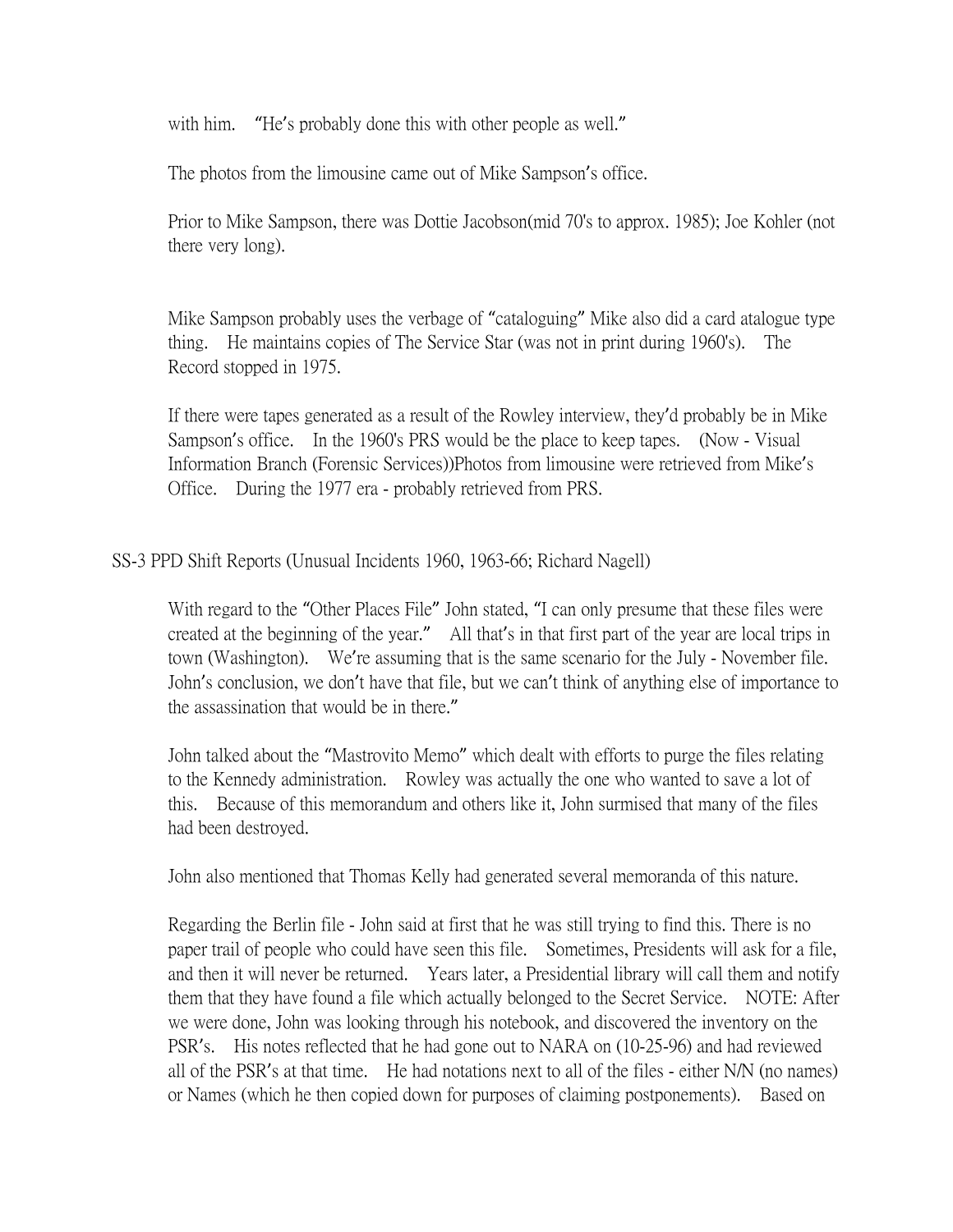his notes, John thinks that the Berlin file was at NARA when he went out there in October.

Later, John pulled out some notes that he had regarding the PSR's and his notes reflected that he had examined the Berlin file in 1995, and that it was in Box 5 at that time.

We also discussed the issue of PPD Shift Reports. According to Ann and John, the only permanent records kept were for the campaign years. (Otherwise, the White House Dairies detailed the movements of the president). They did keep the Shift reports in the Kennedy era. (Speculated that this was because of the historical significance). John said that they had turned Shift reports over to us for the month of November, 1963.

We didn't have any for the VP - except for some around the Dallas trip (because the VP suddenly became President.) The White House detail and PPD would have maintained these.

SS-4 (Protective Survey Reports, USSS Archive Materials, News Clips)

The Record - John explained the schedule they have in place with NARA. In the year 2007, these issues will be going to the National Archives. There is a signed document which places these documents there in the year 2007. The only vehicle which exists for formally transferring these documents is the SF-115. (Plus - there are no guarantees that the National Archives will even want these records in the year 2007). There is no formal way to do what the ARRB is proposing. John and Ann stated that they need these volumes now. As far as letting the General Public view the records, this didn't seem too feasible, because there was no where for the public to sit and view them.

When I proposed copying them, they said they would need to have someone do it and pay (?) for it. (Too voluminous and difficult to copy).

With regard to the Protective Survey Reports - John stated that he didn't think they would have a problem with them. (Said he could get back to me on these only after discussing the issue with Jane Vezeris. That meeting is going to occur on January 13, 1998 - so it will be some time after that).

SS-5 (Files of Kellerman and Tucker)

Fine - we can inspect them. Let him know when and where. (He still has the files.

SS-6 (Cross-Referenced cases in Lee Harvey Oswald file)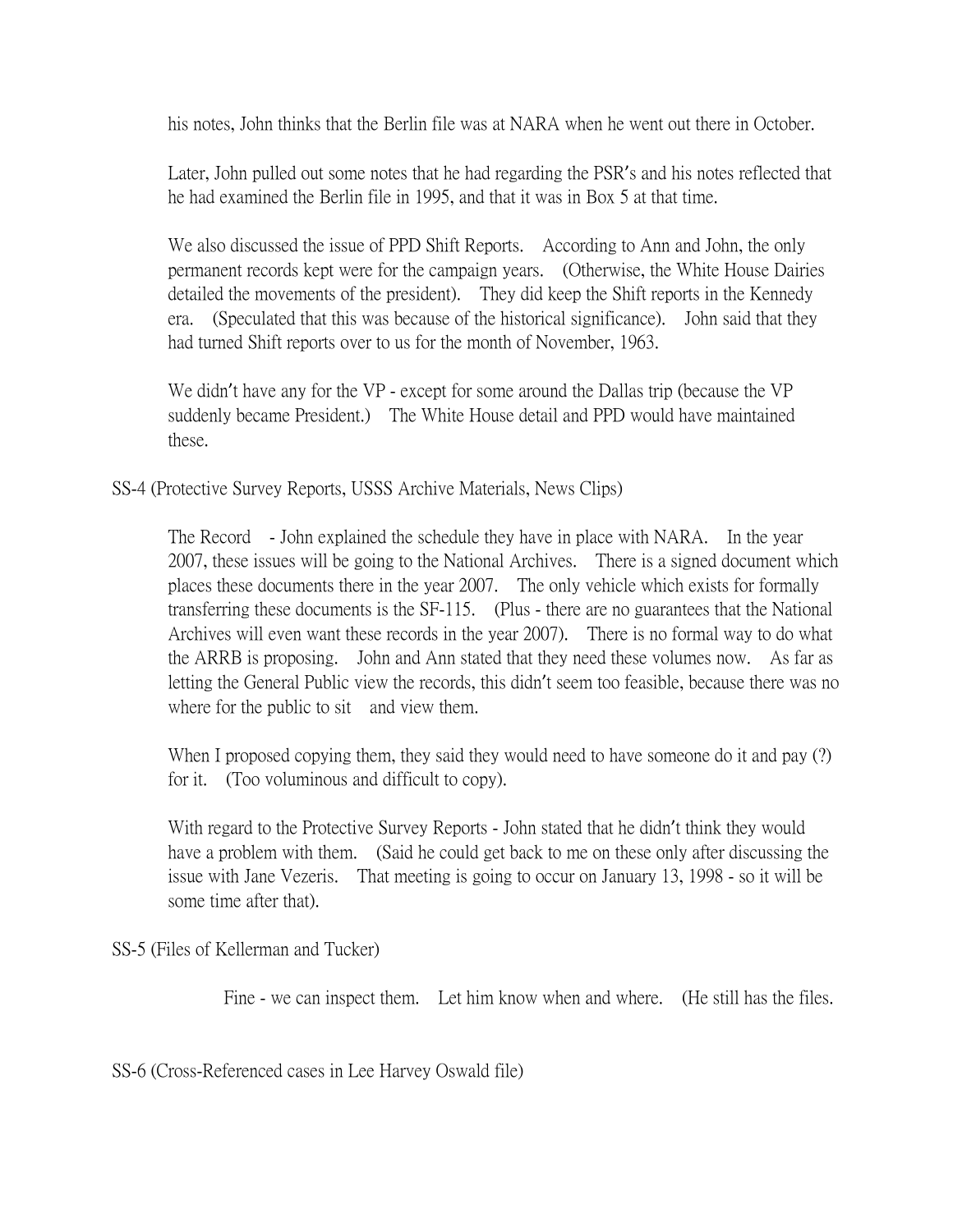John commented that the way the SS keeps these files is by groups, and not by individuals.

This request is complete. The Gilberto Lopez file sent to us on 5-9-97, and designated by ARRB as assassination record. John stated that they have sent this to NARA. RIF No. 154-1003-10066.

SS-7 (Files on Individuals)

On June 7, 1997, everything was sent to NARA.

SS-8 (Personnel and Internal Review Files on Kelly,Greer, Fox & General Internal \ Review Documents)

> John said we can come inspect these. Write a letter. Combine them with other requests.

With regard to the Internal Review Files: They said they went through the boxes and found the "special" files. Bolden's was the only one they found that was related in any way. "Special" were investigations conducted by the Office of Inspection (like Internal Affairs). We were looking for "Specials" on anybody.

They said they sent the entire Bolden file to the Board and then to NARA. In fact, they sent more than what was designated.

When I pushed further about the Internal Review issue, and talked about comments that Rowley had made, John stated that there was suspicion that there was internal discipline - but they had not found any evidence of this. Kelly conducted the investigation itself. John believes that they have turned over the document which states why Rowley put Kelly in charge of this investigation. WE looked for this, and whatever we found we turned over. We explained this in a November, 1996 letter.

SS-9 (Letters of Understanding, Protective Research Packet; COS Records)

We discussed the Knight briefing book issue. There is a letter which documents their efforts to look for this (See Sept. 9, 1996 letter to David Marwell from Jane Vezeris). John thinks that these pages (145-151) were taken out when Stuart Knight went to testify. John has looked in the Foreign Intelligence Branch of the Intelligence Division - to no avail.

Also, there were other Protection Agreements located (went through the process of reviewing these all with FBI). I NEED TO FIND OUT MORE RE THIS.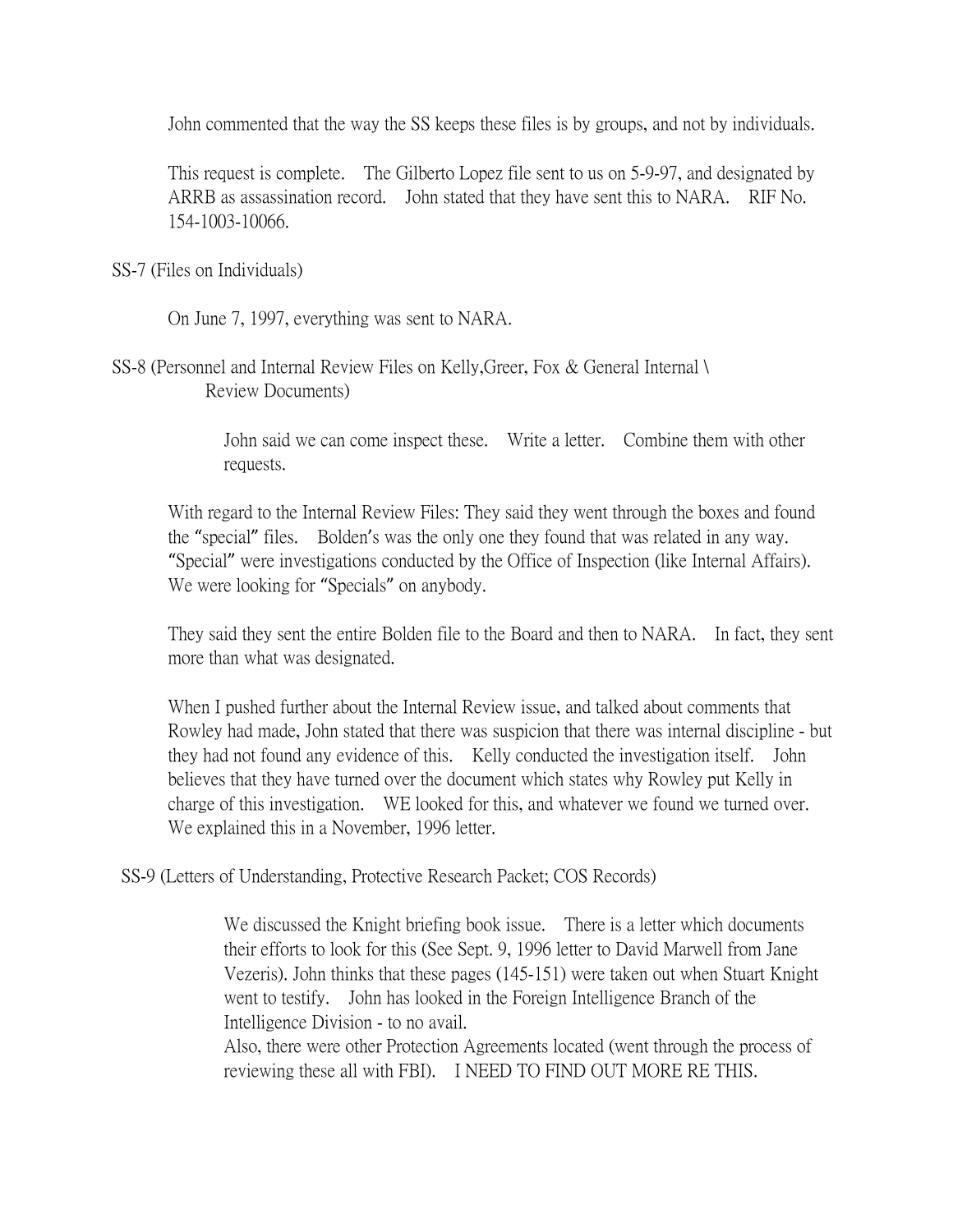Done.

SS-11 (Bouck)

With regard to the PRS - a lot of this stuff was Bouck's materials. John: We're not looking for any more stuff. I told him we needed to look through the Bouck materials and decide what additional requests, if any, we had regarding PRS. John said they had sent sixteen documents to the archives (which were designated by the Board in July, 1997.). He referred to a letter dated May 9, 1997 regarding SS-11. John said that they had pulled everything with Bouck's name. In July, 1997, we sent back everything that we designated. John thinks all Bouck materials have been taken care of (Our understanding is that we were done with this.)

Joan had concerns that there were notes by the White House Detail that should have been kept. (We had discussion re: police officers and notes, etc.)

John explained what goes in a Trip file today (check list) No more, no less.

SS-13 (HSCA Records and Files on Individuals)

We're to get back to them.

SS-14 (Secret Service Correspondence with Congressional and Presidential Committees)

March 7, 1997 (stuff went to archives)

Project STAR - ARPA (Army and Research Planning Agency) "Project Star refers to a research project prepared by the military in 1964 regarding more effective protection for the President.

This will be a dicey issue. Their contact at DARPA is Fred Kothur. He has documents relating to Project Star. The Service is still using some of the recommendations of Project Star. The SS has one issue with Project Star which they will dispose of and refer to us. (It has to do with something we're doing today). A lot of concern that this get out. Kothur has to send the remaining materials up to the Office of the Secretary of Defense. They will review these and get back to us. Re: Counsel

We pulled the documents we had (Wallach and McBrien) there were eighteen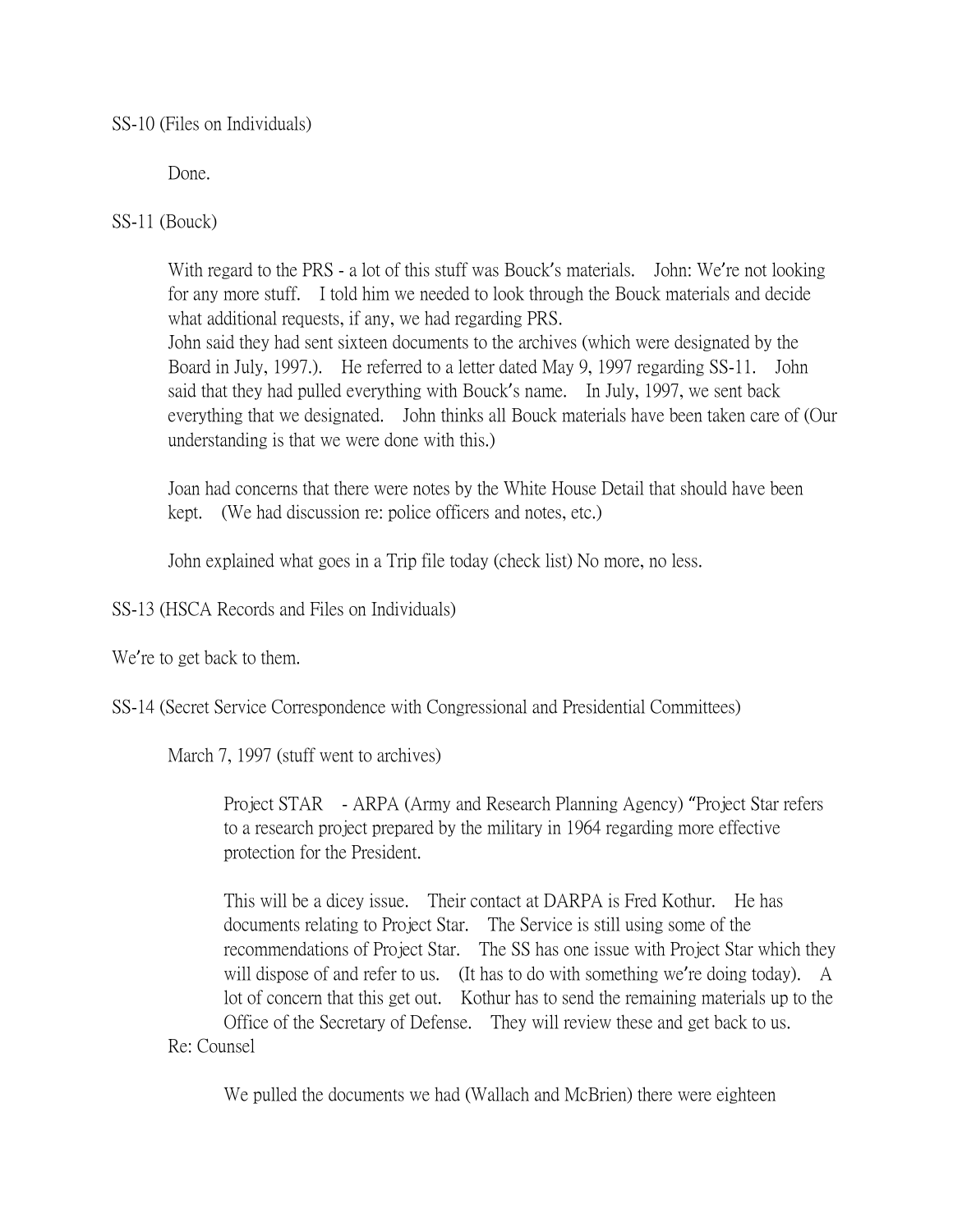documents. We may have turned these over straight to the archives without sending them over to us. John was looking for the letter he sent regarding the list of records pertaining to attorney stuff. (Note: I need to check with Steve Tilley for this and possibly others)

## SS-15 (Files on Individuals)

We discussed Fonden issue. (File is actually at the archives). We need to take up the issue of the Air Force's requested postponements.

# SS-16 (Classified Log Books)

Regarding this log book (PPD found it one day last year or early this year). Somebody called and said "we have this logbook." John doesn't remember who it was. The whole issue came up after they sent around the last request for documents. "The problem with the logbook is that it was a "pass through" kind of thing. " There was one I.D. logbook (see SS-17) that we no longer keep. These are the only two log books that we have found. John doesn't know when the Service stopped using the logbooks. (Thinks early 1970's) computers replaced them.

# SS-17 (Records on Cuban Activities)

The actual log book is over in Identification.

### SS-18/SS-19/SS-20

John said that they were getting these responses ready for us. John said there wasn't much stuff in there.

### OUTSTANDING ISSUES

Time Cards (This was in response to SS-12) (1587)

Tells how much of how many activities they were doing a more formalized shift. They did give us some. There are more of these that the Secret Service needs to give us. According to them, "We're at the point where it needs to go to investigations and then it will be returned to us. John gave us all of these records at the July 31, 1997 meeting. As a result, Joan came out to look at the material.

# EILEEN DINEEN THREAT SHEETS